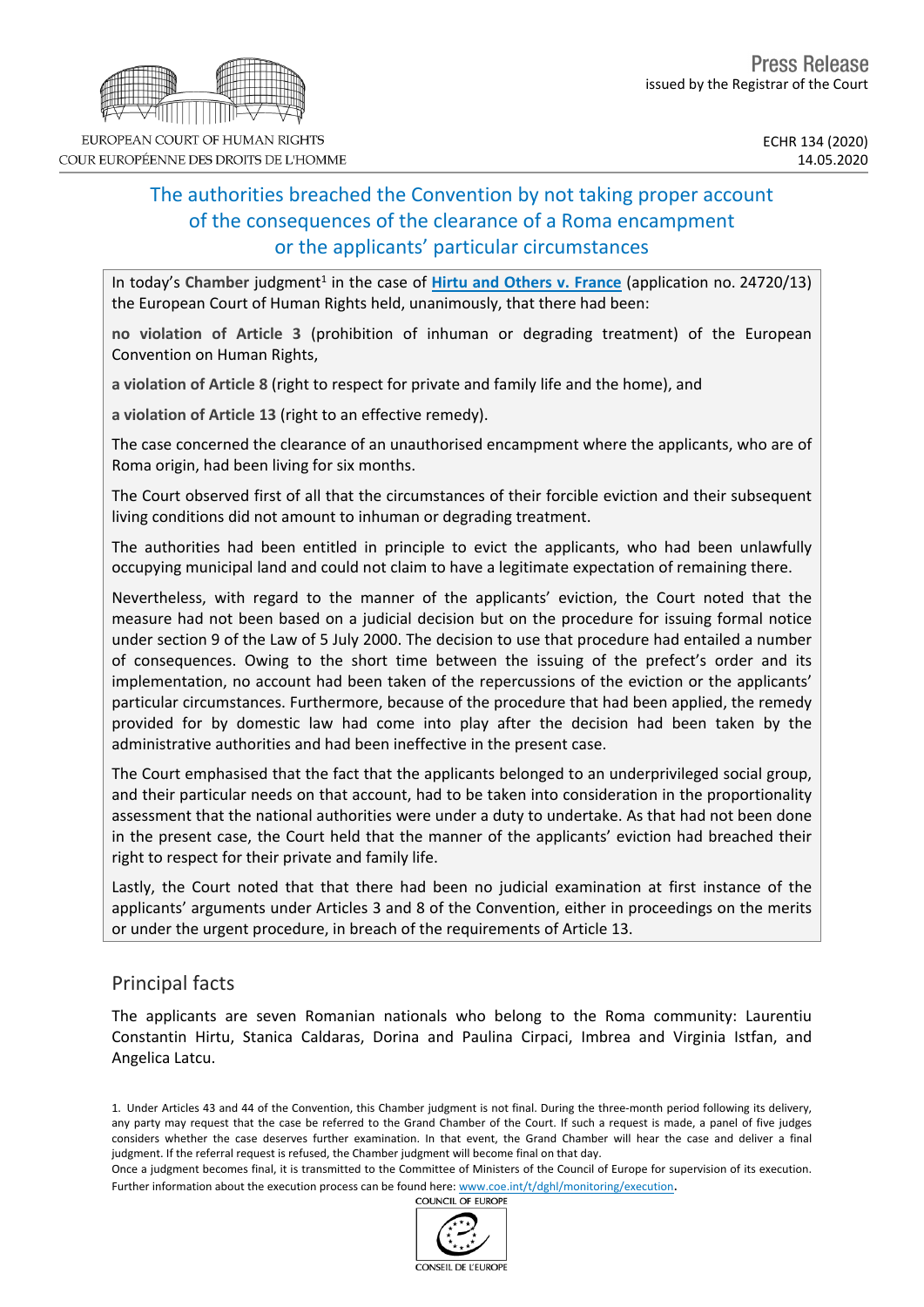The applicants stated that they had lived in France for many years and that, with one exception, they all held ten-year residence permits as European Union nationals. At the time of the events, all the school-age children were attending school. On 1 October 2012, after a previous encampment had been dismantled, the applicants, as part of a group of 141 people including around 50 children, moved in 43 caravans to a plot of land in La Courneuve, in the suburbs of Paris.

At the request of the mayor of La Courneuve, the prefect of Seine-Saint-Denis issued an order on 29 March 2013 requiring "the travellers unlawfully settled on the site at rue Politzer and rue de la Prévôté in the municipality of La Courneuve" to vacate the site within 48 hours, failing which they would be forcibly evicted.

Mr Hirtu was the only applicant who succeeded in bringing an action in the Montreuil Administrative Court, which declared his action inadmissible. He appealed to the Versailles Administrative Court of Appeal, without success.

On 5 April 2013 Virginia Istfan, Dorina Cirpaci, Stanica Calderas and another occupant of the site submitted an urgent application for protection of a fundamental freedom to the administrative court, requesting that the eviction be postponed until 1 July 2013 to allow them time to find stable accommodation.

In a decision of 10 April 2013, served on the same day, the urgent-applications judge declared the application inadmissible. The applicants lodged an appeal with the urgent-applications judge of the *Conseil d'État*, but withdrew it subsequently on the advice of their lawyer since they had been evicted from the land in the meantime.

On 11 April 2013 the applicants applied to the Court for an interim measure under Rule 39, seeking the suspension of the prefect's order and relying on Articles 3 and 8 of the Convention and on Article 2 of Protocol No. 1 (right to education). On 12 April 2013 their representative, the European Roma Rights Centre (ERRC), informed the Court that the applicants had left of their own accord during the night of 11 April and were staying a few streets away in Bobigny.

No accommodation was offered to the applicants, who stated that they had slept outside or in their cars before moving to the settlement known as Coquetiers in Bobigny, where they had to share a caravan with other families or buy a new one.

On 19 August 2014 the municipality issued an order requiring the inhabitants of the Coquetiers encampment to vacate it within 48 hours. Several of the inhabitants lodged an urgent application for protection of a fundamental freedom with the administrative court, which rejected it on 25 August 2014. The same day, three of the applicants requested the Court to apply Rule 39 of the Rules of Court, seeking the suspension of the municipality's order.

On 1 September 2014 the duty judge decided not to apply Rule 39, in view of the assurances given by the Government that prior to any eviction the prefect would carry out the social assessment provided for by domestic law and would provide all vulnerable persons with emergency accommodation. On 16 April 2015 the Court declared the application (no. 58553/14) inadmissible.

## Complaints, procedure and composition of the Court

Relying on Article 3 (prohibition of inhuman or degrading treatment), the applicants contended that the circumstances of their forcible eviction and their subsequent living conditions amounted to inhuman and degrading treatment. Under Article 8 (right to respect for private and family life and the home), they complained of a breach of their right to respect for their private and family life and their homes. Relying on Article 13 (right to an effective remedy), they alleged that they had not had an effective remedy by which to challenge their forcible eviction.

The application was lodged with the European Court of Human Rights on 11 April 2013.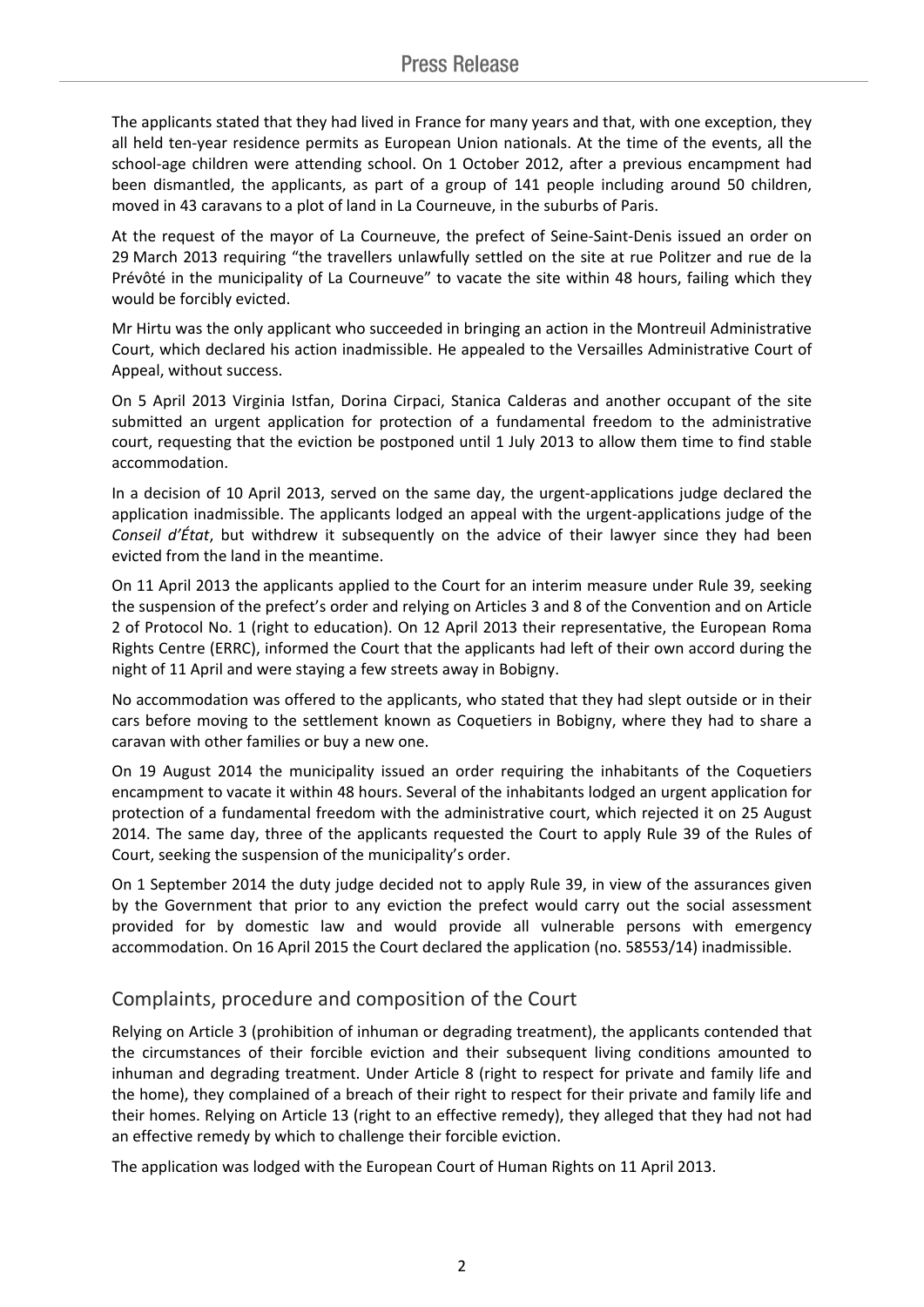Judgment was given by a Chamber of seven judges, composed as follows:

Síofra **O'Leary** (Ireland), *President*, Gabriele **Kucsko-Stadlmayer** (Austria), André **Potocki** (France), Yonko **Grozev** (Bulgaria), Mārtiņš **Mits** (Latvia), Lәtif **Hüseynov** (Azerbaijan), Lado **Chanturia** (Georgia),

and also Victor **Soloveytchik**, *Deputy Section Registrar.*

### Decision of the Court

#### Article 3

The Court observed that the applicants complained, firstly, about the circumstances of their eviction. However, the removal from the site that had been lawfully ordered by the prefect had not taken place, as the applicants had anticipated it and had left the camp of their own accord. While the applicants alleged that most of their caravans had been seized, this had not been established and they did not claim to have been subjected to any other violence on that occasion. The applicants' second complaint concerned their living conditions after the eviction. In that connection the Court observed that several of the applicants had returned to Romania after the camp had been cleared, and that Stanica Caldaras and his family had been provided with social housing. As to the others, their request for interim measures concerning their situation in the Coquetiers settlement had been rejected in view of the assurances provided by the Government, and their further application to the Court had been declared inadmissible. Accordingly, the French authorities could not be said to have remained indifferent to their situation.

The Court therefore held that there had been no violation of Article 3 of the Convention.

#### Article 8

The Court stated at the outset that the applicants could not claim interference with their right to respect for their homes, in view of the lack of a sufficient and continuous link with the place where they had been living. As in several previous cases, however, the Court considered that the clearance of an encampment inevitably had repercussions on private life and family ties. There had therefore been interference with the applicants' right to respect for their private and family life.

In the present case the Administrative Court of Appeal had observed that, according to a police report submitted to it, the caravans on the site had been on wheels and had been parked next to vehicles capable of towing them. The court had inferred from this that the Law of 5 July 2000, referred to above, was applicable in the applicants' case. The interference had therefore been in accordance with the law.

The Court noted that the prefect's order had been based both on the public-health risks and on the disturbance to people in the locality. The police report had mentioned a number of problems suffered by local businesses, including break-ins, the presence of people carrying knives, fights, litter in the hedgerows, and the presence of excrement. The Court therefore considered that the interference had pursued the legitimate aims of protecting health and public safety and protecting the rights and freedoms of others.

The Court drew a distinction between the eviction itself and the manner in which it had been carried out. With regard to the former aspect, the authorities had been entitled in principle to evict the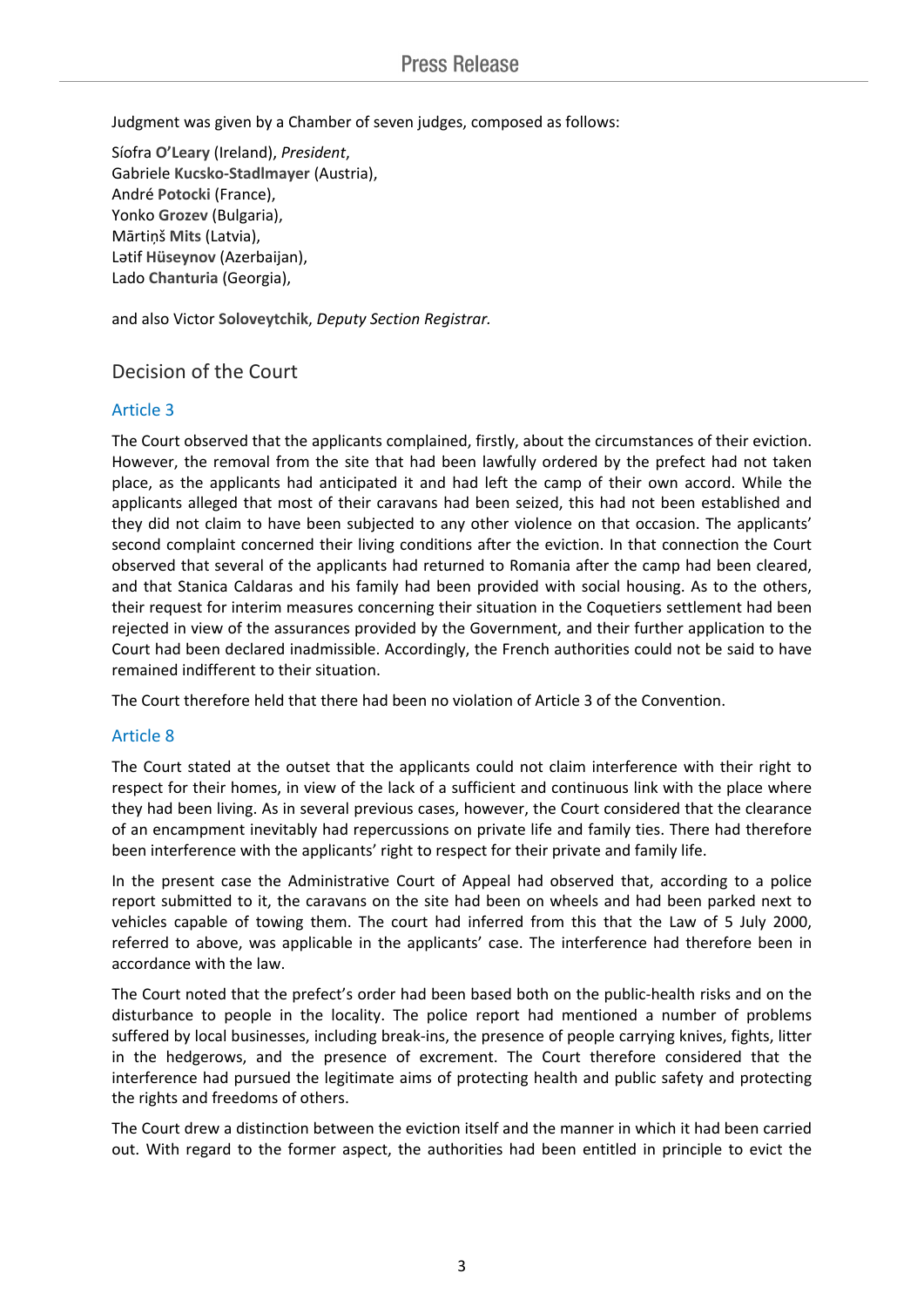applicants, who had been unlawfully occupying municipal land and could not claim to have a legitimate expectation of remaining there.

As to the manner in which the eviction had been carried out, the Court observed that the measure had not been based on a judicial decision but had been carried out in accordance with the procedure for issuing formal notice under section 9 of the Law of 5 July 2000. The decision to use that procedure had entailed a number of consequences.

Firstly, in view of the short time between the issuing of the prefect's order, its service, and the eviction itself, none of the measures advocated in the 2012 circular had been implemented. While the Government argued that there had been no obligation to rehouse the applicants since they had possessed caravans, the Court noted, firstly, that the applicants had alleged that all but one of their caravans had been seized, and secondly, that the measures listed in the circular (assessment of the situation of the families and individuals concerned, as well as assistance with schooling, healthcare and housing) were applicable whether or not the persons concerned had caravans. Hence, no account had been taken of the repercussions of the eviction or the applicants' particular circumstances.

Secondly, because the procedure for giving formal notice had been applied, the remedy provided for in domestic law had come into play after the decision had been taken by the administrative authorities, whereas in other cases the courts assessed the proportionality of the measure before taking their decision. None of the remedies used by the applicants had enabled them subsequently to submit their arguments to a judicial body.

As a result, the first judicial body to rule on the proportionality of the interference had been the Administrative Court of Appeal in October 2014, 18 months after the evictions from the camp.

The Court reaffirmed that the fact that the applicants belonged to an underprivileged social group, and their particular needs on that account, had to be taken into consideration in the proportionality assessment that the national authorities were under a duty to undertake, not only when considering approaches to dealing with the unlawful settlement but also, if eviction was necessary, when deciding on its timing and manner and, if possible, arrangements for alternative accommodation. As part of the procedural safeguards of Article 8, any person subjected to interference with his or her rights under that provision should be able to have the proportionality of the measure reviewed by an independent tribunal in the light of the relevant principles under Article 8.

As this had not been the situation in the present case, the Court held that the manner of the applicants' eviction had been in breach of Article 8 of the Convention.

#### Article 13 read in conjunction with Articles 3 and 8

The Court noted that domestic law provided for a specific remedy with suspensive effect under section 9 of the Law of 5 July 2000.

While that remedy appeared effective, the Court observed that in the applicants' case the judge had not examined the action on the merits but had declared it inadmissible on the grounds that Mr Hirtu had not established that he had been resident on the site. The Court also observed that the urgent application for protection of a fundamental freedom lodged by three other applicants had also been declared inadmissible on the grounds of the existence of the specific remedy provided for by section 9 of the Law of 5 July 2000.

Accordingly, the Court found that there had been no judicial examination at first instance of the applicants' arguments under Articles 3 and 8 of the Convention, either in proceedings on the merits or under the urgent procedure, in breach of the requirements of Article 13.

There had therefore been a violation of Article 13.